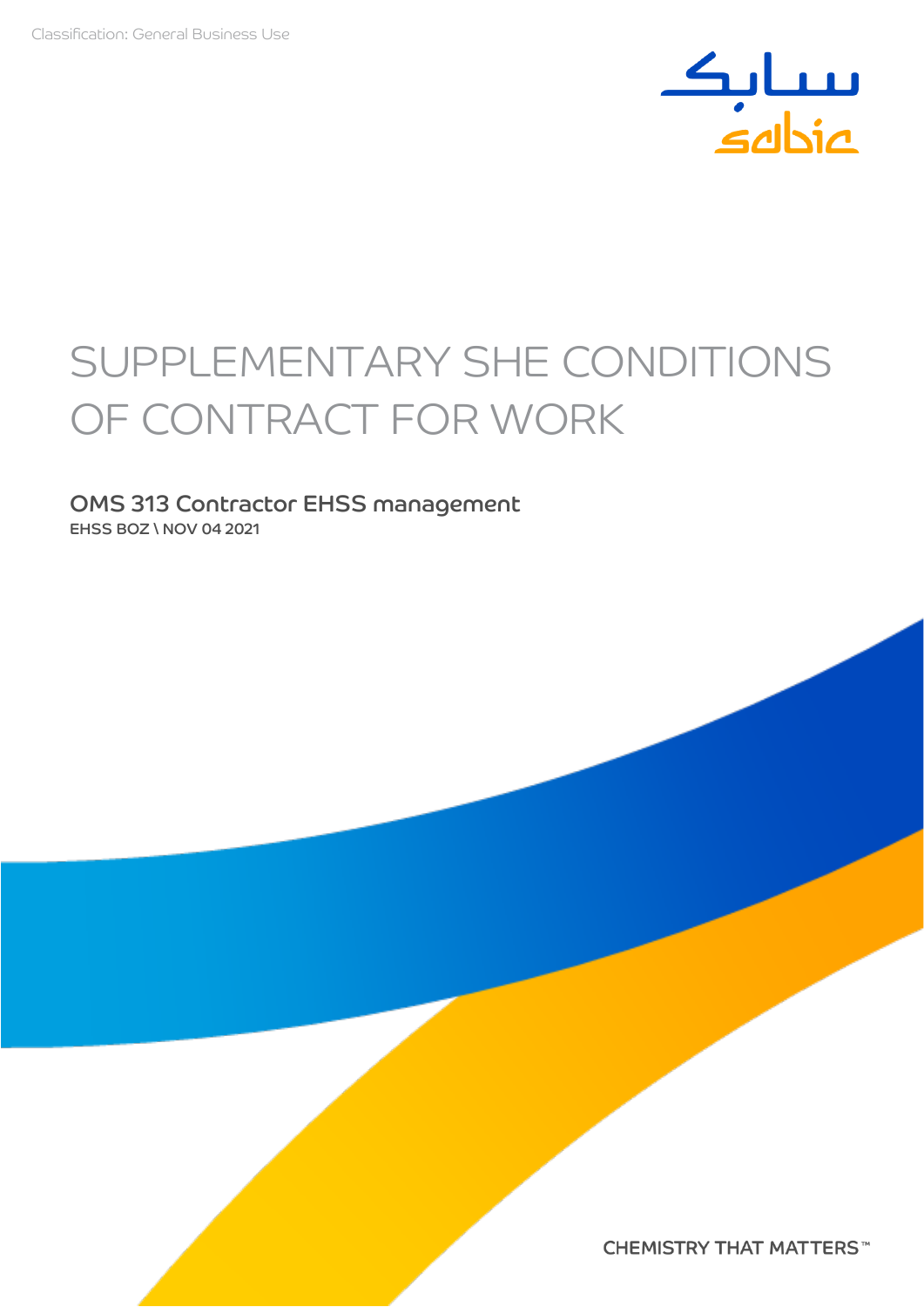# 1. INTRODUCTION

These supplementary SHE (Safety, Health & Environment) conditions for work on SABIC Sites (hereinafter referred to as Supplementary Conditions) specifically relate to work carried out on the premises of SABIC Bergen op Zoom and its associated companies.

In these Supplementary SHE Conditions the terms "SABIC", "Buyer", "Seller", "Hirer", "Owner", "Employer", "Contractor", "Engineer", "Contract", "Site", "Engineering Services" and "Works" shall have the same meaning as assigned to them in the General Conditions of Contract to which these Conditions are referred to from time to time as Supplementary. Where such terms are not defined in the said General Conditions of Contract, they shall have the meanings as assigned to them in enquiry documentation. The term "SABIC Bergen op Zoom site" shall mean the premises of the Employer within which the Site is situated and shall include the Site.

These Supplementary SHE Conditions describe general working arrangements and rules that the Contractor and its employees are required to comply during presence and/or working on the SABIC Bergen op Zoom site.

In addition to these Supplementary SHE Conditions, any SABIC Bergen op Zoom "work procedures and/or work instructions" for the SABIC Bergen op Zoom site, which exist, will also apply to the Contractor and its employees as well as their sub-contractors under the Contract.

Viewing and availability of the SABIC Bergen op Zoom procedures and/or work instructions applicable to the Contractor at the SABIC Bergen op Zoom site can be arranged via SABIC's appointed representative. The Contractor is responsible for ensuring that its employees and/or it's sub-contractors comply with any such procedures and/or work instructions.

The Contractor during the pre-tender stage shall ascertain the effect upon its proposals of these Supplementary SHE Conditions and make due allowance within the tender. The provision of detailed information with respect to the SABIC Bergen op Zoom site will normally be provided by SABIC's appointed representative at a pretender meeting or during a visit to the SABIC Bergen op Zoom site by the Contractor. In the absence of such a meeting or visit, it is the responsibility of the Contractor to seek the information in accordance with the requirements of the Supplementary SHE Conditions.

These Supplementary SHE Conditions apply in addition to the General Conditions of Contract and in no way relieve the Contractor of any liability imposed by the General Conditions of Contract or of any legal obligations or of its duty to comply with the requirements of local authorities and/or the provisions of current regulations.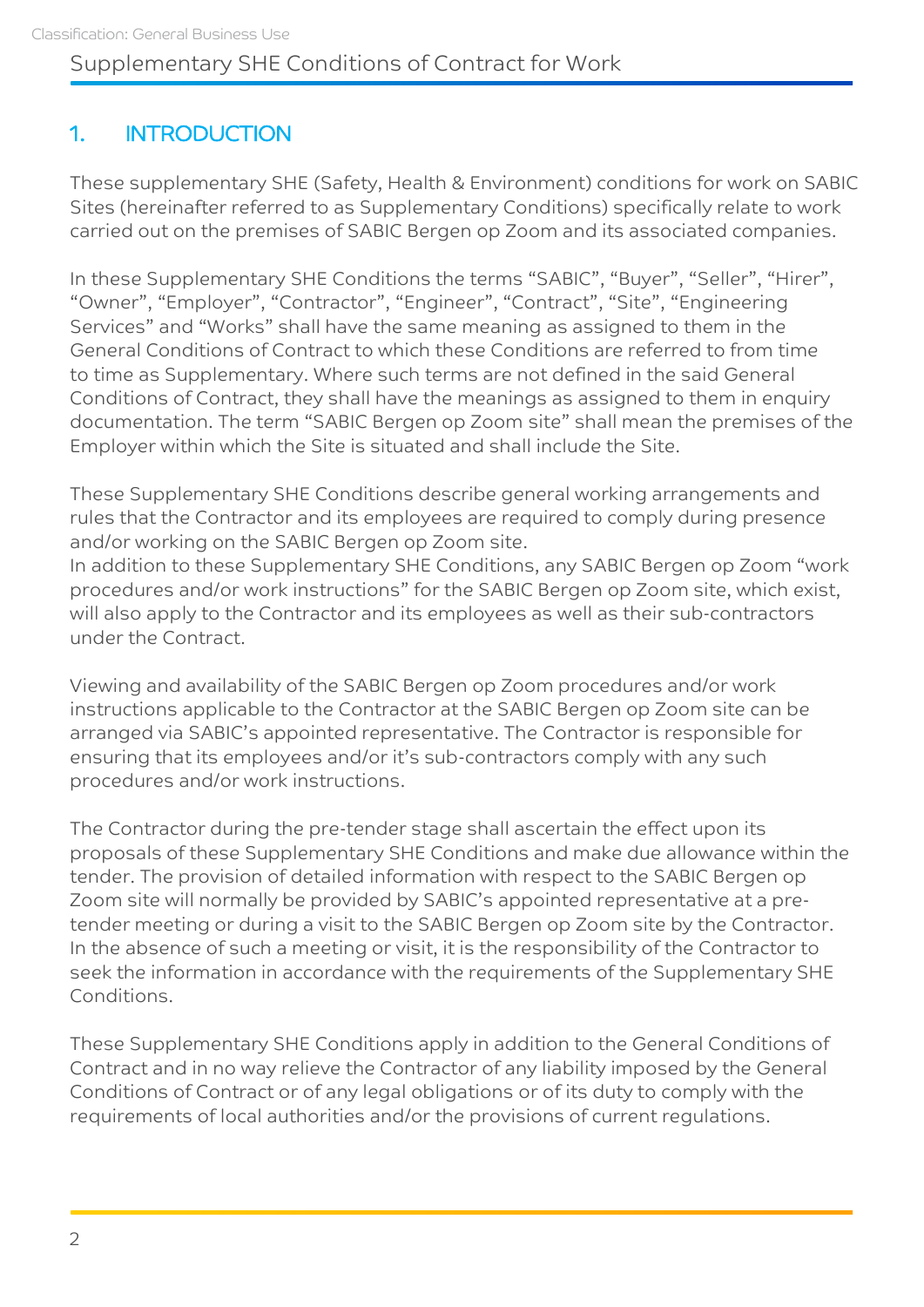# 2. EHSS POLICY

| ىبىياتىك<br>غاناھە           |         |                                                                                                                                                                                                                                                                                                                                                                                                                                                                                                                                                                                                                                                          |                                     |
|------------------------------|---------|----------------------------------------------------------------------------------------------------------------------------------------------------------------------------------------------------------------------------------------------------------------------------------------------------------------------------------------------------------------------------------------------------------------------------------------------------------------------------------------------------------------------------------------------------------------------------------------------------------------------------------------------------------|-------------------------------------|
|                              |         | SABIC ENVIRONMENTAL, HEALTH, SAFETY, AND SECURITY (EHSS) POLICY                                                                                                                                                                                                                                                                                                                                                                                                                                                                                                                                                                                          |                                     |
|                              |         |                                                                                                                                                                                                                                                                                                                                                                                                                                                                                                                                                                                                                                                          |                                     |
|                              |         | As part of our commitment to our employees, communities and environment, we shall ensure compliance with<br>applicable regulations and pledge to create a mindset within SABIC to strive to go beyond compliance in all our                                                                                                                                                                                                                                                                                                                                                                                                                              | <b>Our Policy</b><br>en julianours. |
|                              |         | We are committed to be a world leader in EHSS performance and to strive for continuous improvement. We<br>shall implement world-class processes and best practices for Process/Occupational Safety, Health, Industrial<br>Hygiene, Environment and Security to operate our facilities in a safe, stable and compliant manner, and to<br>implement sound solutions to conserve natural resources and minimizing adverse environmental impacts. In<br>addition, we pledge to maintain rigorous and comprehensive security and crisis management systems.<br>designed to effectively respond to crisis and emergency events in all areas of our operations. |                                     |
|                              |         | . Comply with all applicable EHSS laws and regulations, SABIC's EHSS Management Standards<br>(SHEMS), and other EHSS requirements to which SABIC subscribes.                                                                                                                                                                                                                                                                                                                                                                                                                                                                                             | Our Responsibility                  |
|                              |         | . Create and maintain a safe and secure working environment and prevent workplace injuries, illnesses                                                                                                                                                                                                                                                                                                                                                                                                                                                                                                                                                    | and violence.                       |
|                              |         | . Design and operate our manufacturing facilities to have effective process safety programs, reliable<br>operations and to reduce the chance of accidents.                                                                                                                                                                                                                                                                                                                                                                                                                                                                                               |                                     |
|                              |         | Assess and manage EH33 risks related to our operations, our corrent and future facilities, buging or                                                                                                                                                                                                                                                                                                                                                                                                                                                                                                                                                     |                                     |
|                              |         | selling new products/chemicals, and acquiring a new business.<br>Practice sound Product Stewardship and Sustainability principles in the design and production of our                                                                                                                                                                                                                                                                                                                                                                                                                                                                                    |                                     |
|                              |         |                                                                                                                                                                                                                                                                                                                                                                                                                                                                                                                                                                                                                                                          | facilities, products and services.  |
|                              |         | Continue to improve our CI 155 systems, performance and training of personnel by setting aggressive<br>targets, providing adequate resources, and routinely measuring and monitoring our EHSS                                                                                                                                                                                                                                                                                                                                                                                                                                                            | ٠<br>performance.                   |
|                              |         | Implement effective plans, systems and programs to ensure the security of employees, persons at our<br>premises, facilities, information, IT assets and business continuity and to prevent access to our facilities                                                                                                                                                                                                                                                                                                                                                                                                                                      | by unauthorized personnel.          |
|                              |         | Ensure availability of effective crisis management and emergency response capabilities to respond to                                                                                                                                                                                                                                                                                                                                                                                                                                                                                                                                                     | ٠                                   |
|                              |         | incidents and/or emergency situations at our facilities, and throughout our supply chain.<br>Communicate to management and all concerns of any unlawful or unsafe conditions and security                                                                                                                                                                                                                                                                                                                                                                                                                                                                | ٠                                   |
|                              |         |                                                                                                                                                                                                                                                                                                                                                                                                                                                                                                                                                                                                                                                          | lapses                              |
|                              |         | Demonstrate visible leadership, commitment and involvement toward our EHSS objectives.<br>Maintain openness, transparency and a continuing dialogue with our employees, our communities,                                                                                                                                                                                                                                                                                                                                                                                                                                                                 |                                     |
|                              |         | regulatory authorities, suppliers, customers and other stakeholders, and report our sustainability                                                                                                                                                                                                                                                                                                                                                                                                                                                                                                                                                       |                                     |
|                              |         |                                                                                                                                                                                                                                                                                                                                                                                                                                                                                                                                                                                                                                                          | performance.                        |
|                              |         |                                                                                                                                                                                                                                                                                                                                                                                                                                                                                                                                                                                                                                                          |                                     |
|                              |         |                                                                                                                                                                                                                                                                                                                                                                                                                                                                                                                                                                                                                                                          | Yousef Abdullah Al-Benyan           |
|                              |         | Company                                                                                                                                                                                                                                                                                                                                                                                                                                                                                                                                                                                                                                                  | Vice Chairman and CEO               |
|                              |         |                                                                                                                                                                                                                                                                                                                                                                                                                                                                                                                                                                                                                                                          | Date: $81/2018$                     |
|                              | Version | Date issued                                                                                                                                                                                                                                                                                                                                                                                                                                                                                                                                                                                                                                              | Version                             |
| Date issued                  |         |                                                                                                                                                                                                                                                                                                                                                                                                                                                                                                                                                                                                                                                          |                                     |
| Feb 02, 2016<br>Jan 03, 2018 | 3.<br>4 | Jun 20, 2004<br>Sep 30, 2012                                                                                                                                                                                                                                                                                                                                                                                                                                                                                                                                                                                                                             | т.<br>$\overline{2}$                |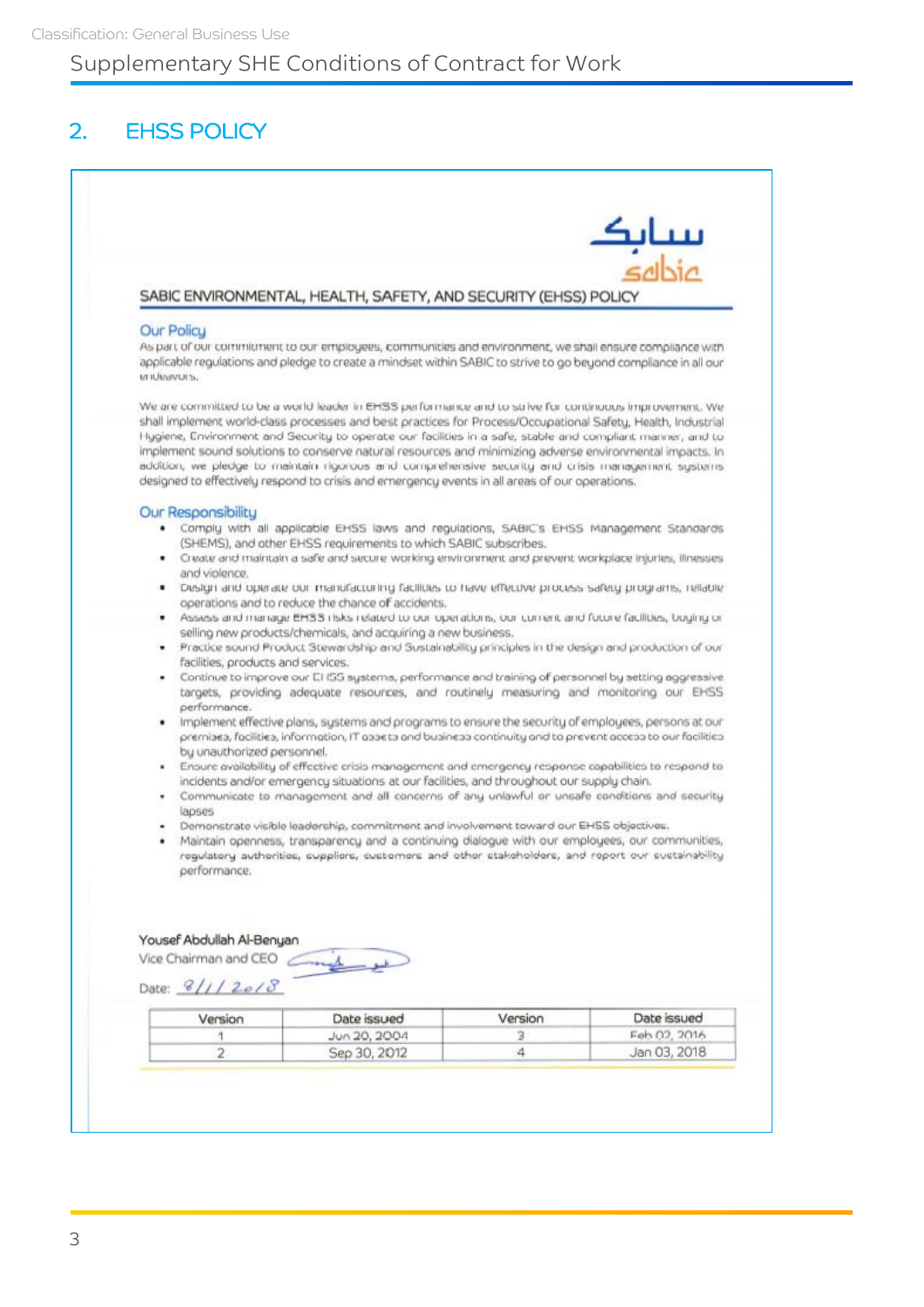# 3. CONTRACTOR RESPONSIBILITIES

# 3.1 Documentation

Provide documentation to the SABIC Bergen op Zoom Sourcing Department:

- Description of work
- Potential fires, explosive, toxic, Health, environmental or unique hazards related to the proposed work and the facility
- A copy of Contractors applicable procedures
- Copies of job, SHE Procedures and Work Practices applicable to the Contractors work
- Managing on-site SHE performance supervision of contractor employees
- Other responsibilities as required

#### 3.2 SHE orientation

All contractor employees have received SHE orientation. SABIC BOZ SHE (gate) orientation is provided in the following languages: English, German and Dutch. Contractor employees should be able to master at least one of these languages.

#### 3.3 SHE Communication

Conduct daily toolbox meeting and weekly SHE meeting with his employees. These meetings shall be used to communicate the hazards associated with the assigned work and specific precautions to be taken.

#### 3.4 Personnel Protective Equipment

Their employees entering the operating plant comply with dress and appropriate Personnel Protective Equipment (PPE) requirements for the job, as required at the SABIC Bergen op Zoom site. Also, ample quantity of PPE shall be kept at site for replacement.

#### 3.5 SHE Supervision

Designate and/or identify a representative responsible for on- site SHE supervision of contractor employees as required at the SABIC Bergen op Zoom site.

#### 3.6 Equipment

Only equipment, cranes, vehicles, etc., approved by SABIC Bergen op Zoom are used. Entry/exit of contractor equipment and vehicles is restricted and controlled.

#### 3.7 Temporary buildings / facilities

All temporary buildings/facilities of Contractors comply with the concerned SABIC Bergen op Zoom elements/specifications and local rules and regulations, and approved by the SABIC Contractor Coordinator.

Any changes to approved buildings/facilities or new installation shall be submitted to the Contractor Coordinator for review and approval prior to implementation on site.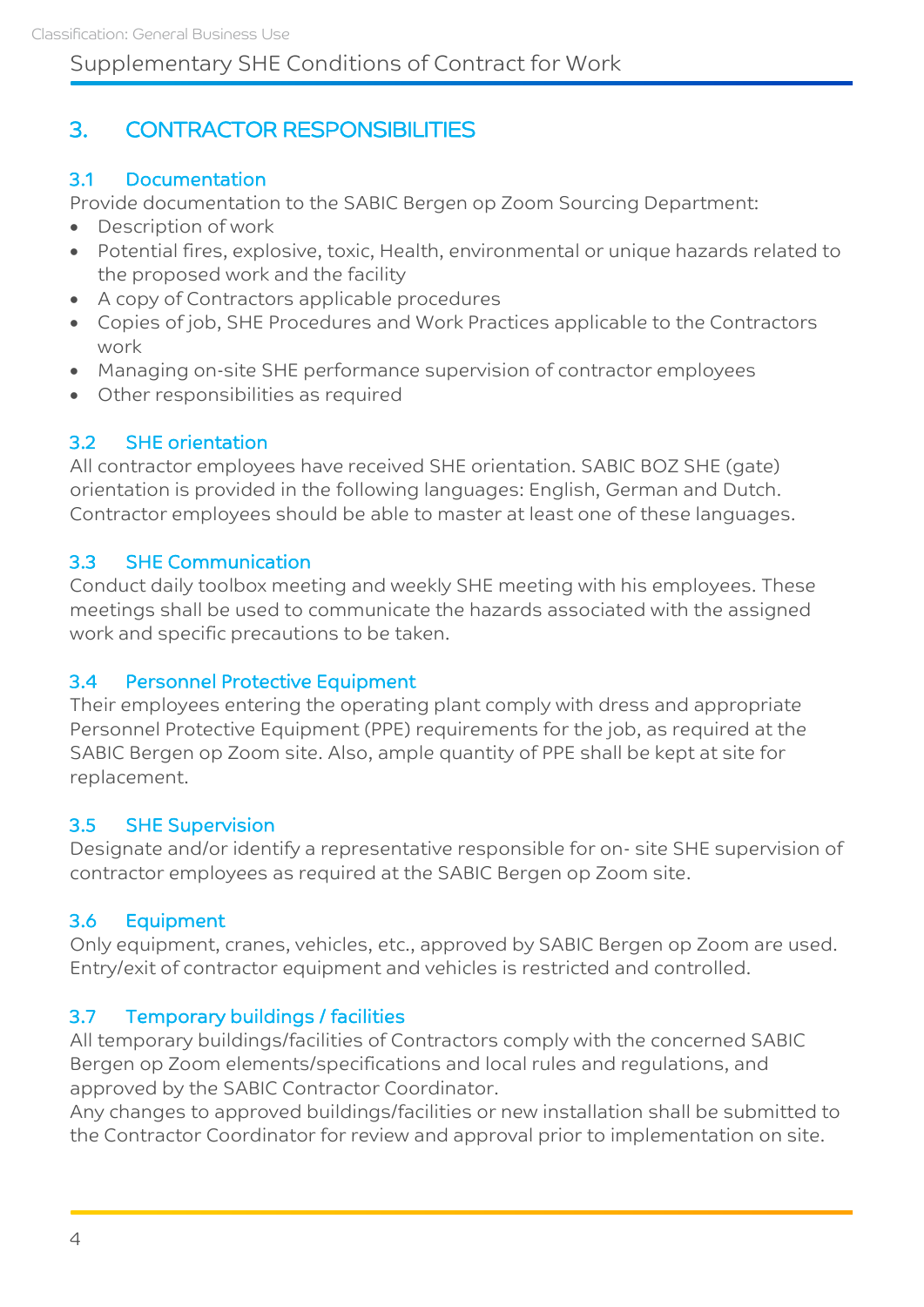### 3.8 Procedures and Work Practices

Contractor employees adhere to applicable SABIC SHE Procedures and Work Practices. Contractor shall notify SABIC Contractor Coordinator (or equivalent) of any intended variation to the assigned work concerned SABIC SHE Procedures and Work Practices.

#### 3.9 Accountability

Accountability of contractor employees for any violation to applicable SABIC SHE procedures and Work Practices.

#### 3.10 Legislation

Compliance with applicable local legislation and regulations for Safety and Health of their employees, facilities for their employees including medical care facilities and emergency transportation at worksite, waste disposal, and other environmental rules and regulations.

#### 3.11 Notification

Notify SABIC line management (shift supervisor or equivalent) and Contractor Coordinator (or equivalent) of any fires, explosions, toxic, physical or unique hazards that may be caused by their work or of any risks identified during the course of their activities.

#### 3.12 Incident Investigation

Participate in the investigation of SHE incidents that involve their contractor employees as requested by SABIC management.

### 3.13 Sub-contractor selection

- Contractor shall be responsible to select the sub-contractor(s) with approval from SABIC Bergen op Zoom Sourcing Department.
- Requirements mentioned in this document are communicated to and adhered by any sub-contractor hired by the contractor.
- Contractor shall ensure that selected sub-contractor(s) shall be provided with the information as mentioned in this document.
- Sub-contractor(s) shall submit the Contractor with the following information prior to selection:
	- SHE management program
	- Job Safety Analysis (JSA) for critical jobs, as required by Contractor and/or SABIC
	- Previous experience and references within SABIC or other facilities
	- Sub-contractor employees training and qualification documentation, including training & qualification requirements as required by applicable local rules and regulations.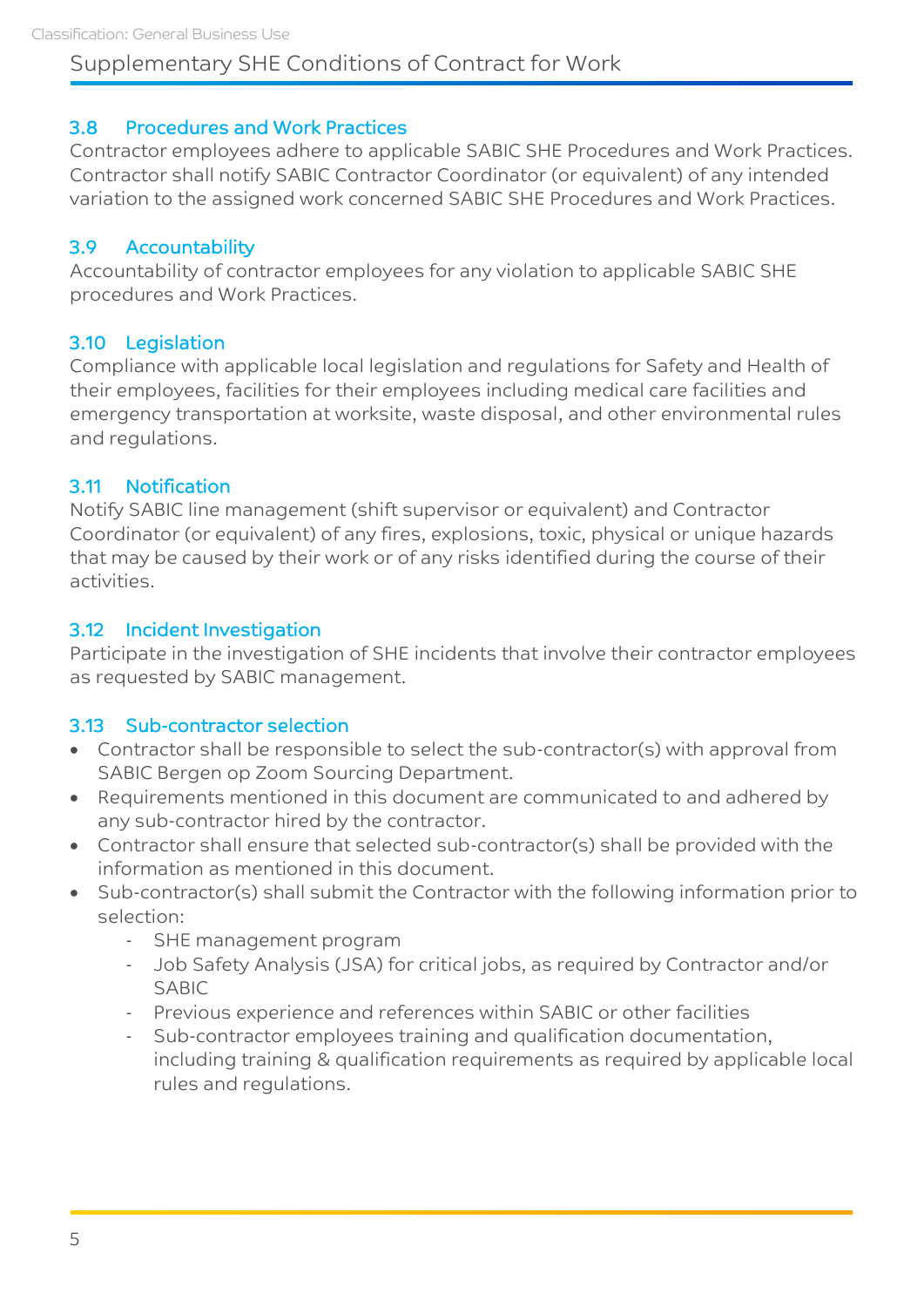- Sub-contractor evaluation:
	- Contractor shall review the sub-contractor employees training and qualification documentation (technical evaluation) to ensure they are competent to carry out the assigned work
	- Contractor shall evaluate on annual basis and at the end of each contract and determine if the sub-contractor SHE management program is satisfactory.
	- Contractor Purchase Department shall award the contract in consultation with the technical / SHE evaluation done by the Contractor

### 3.14 Contractor Supervision

Contractor is providing supervision during work. If there are any foreign workers, supervisors can communicate with theme in their own language or in English, German or Dutch.

# 3.15 Electrical Safety

When employees will perform work on, with or near electrical installation then according to the NEN-EN 50110 and NEN 3140 / NEN 3840 (Operation of electrical installations) the employer shall provide his staff with an electrical assignment (nomination in writing) in according with this standard.

The purpose of this standard is to specify general requirements for the safe operations of and work on, with or near electrical installations.

The point of this requirement is to prevent injuries, accidents and claims due to unsafe working practices, ignorance and / or improper actions.

In addition, we would like to point out that responsibility for security related to electrical hazards in terms of skill requirements of your staff, lies with you.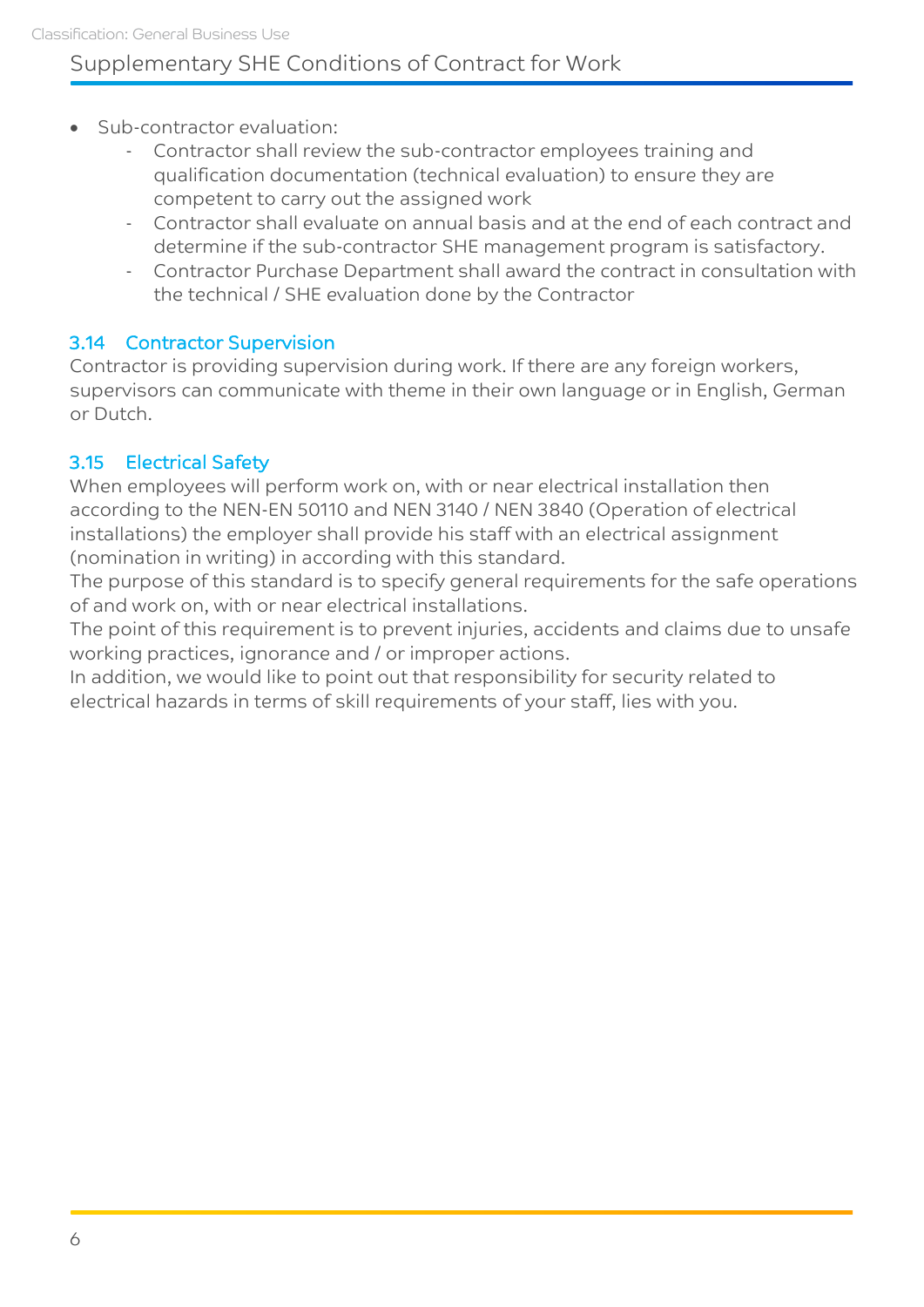# 4. GENERAL WORKING ARRANGEMENTS

### 4.1 Working hours

The Contractor shall ascertain from SABIC appointed representative what working hours shall be applicable to the Works.

The Contractor's employees shall adhere to the hours of work agreed with SABIC appointed representative.

#### 4.2 Badges

The Contractor's employees shall adhere to the rules and regulations regarding Security and the use of access badges applicable to the SABIC Bergen op Zoom site. The Contractor shall ascertain from SABIC appointed representative what Security regulations are applicable and what access badges are required for entry of employees and vehicles to the SABIC Bergen op Zoom site.

The Contractor shall at all times keep SABIC's appointed representative informed of the names of all its employees working on the site.

#### 4.3 Entrance to the Site and rights for search

All contract workers and firms must follow a pre-employment screening process, in accordance with local, state, and national laws, to confirm the identity and review the background of all potential employees and full or part-time contractors, before allowing them unaccompanied access to work at SABIC entities.

Contractor's employees shall enter or leave the SABIC Bergen op Zoom site only by a route authorized by SABIC appointed representative. When required by a person authorized by the Employer, the Contractor's employees shall produce their SABIC Bergen op Zoom site badge. The SABIC Bergen op Zoom site Security personnel or other security personnel authorized by SABIC Bergen op Zoom shall have authority to search vehicle, bag, basket, parcel or other container on the SABIC Bergen op Zoom site.

### 4.4 Safety Equipment (Personal Protective Equipment)

#### General

The Contractor shall ascertain and comply with all aspects of statutory legislation, Site instructions and regulations and use of safety and PPE equipment, including but not limited to the following:

- Safety helmets,
- Suitable safety footwear with toe protection,
- Safety glasses,
- flame resistant clothing,

Which shall be worn and used by all personnel employed (or subcontracted) by the Contractor when present on SABIC Bergen op Zoom site unless local instructions or signs indicate otherwise?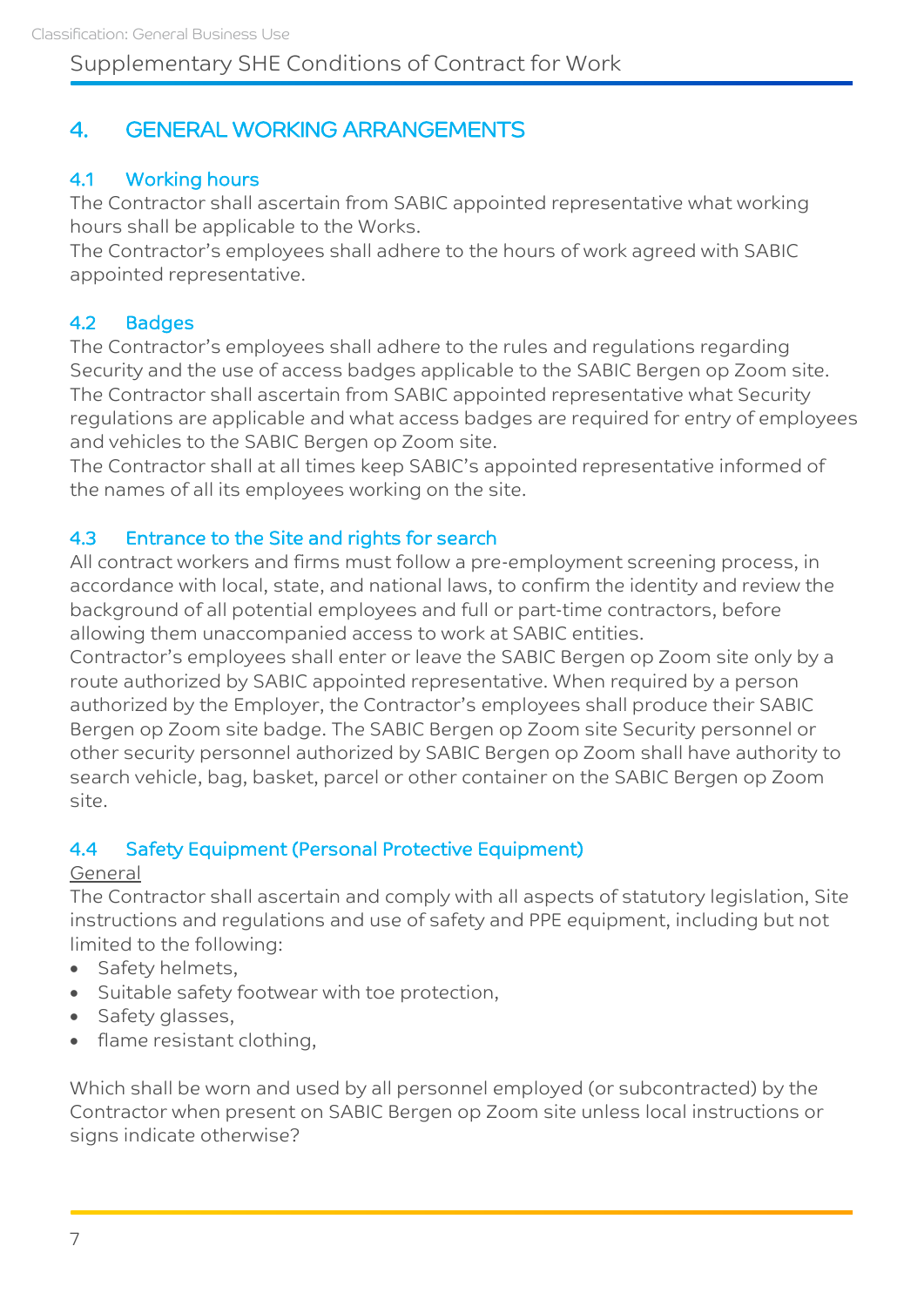#### Additional Protective Clothing

Certain areas of the SABIC Bergen op Zoom site and specific tasks require the use of additional protective clothing. The Contractor shall ascertain from SABIC appointed representative the levels of additional protection applicable and shall comply to the requirements defined by SABIC's appointed representative, and also where required by safety signs on the SABIC Bergen op Zoom site.

#### SABIC Supplied Protective Clothing

SABIC may provide protective clothing for specific activities carried out by the Contractor who shall use such clothing in a manner as prescribed by the employer and care for it in a responsible manner.

#### 4.5 Vehicular Traffic and Drivers

The Contractor shall ascertain from SABIC appointed representative which types of road vehicles, if any, including the means of propulsion of such vehicles are allowed on the SABIC Bergen op Zoom site, and any restrictions on access and local rules applicable to their use. For the avoidance of doubt vehicles, include cars, vans, trucks, cranes, tractors, forklift trucks and any other powered vehicle.

Petrol powered vehicles are not allowed inside the fenced and plant areas under any circumstances except by prior approval / work permit and verification according to the permit.

Whilst on the SABIC Bergen op Zoom site, vehicles shall:

- Be parked and secured in areas provided
- Parking backwards
- Not be left unattended on roads for longer periods
- Be in a sound condition, examined and well maintained
- Be certified where necessary by an appropriate authority
- Not be parked in front of/near fire equipment
- Comply with all legal requirements for the stated use whilst on the SABIC Bergen op Zoom site and on any private roads leading to the SABIC Bergen op Zoom site

Drivers of vehicles shall:

- Observe the road traffic laws (e.g. Wegenverkeerswet)
- Observe SABIC Bergen op Zoom site and access road traffic regulations and speed limits, failures to adhere to such regulation may result in penalties, leading to the banning of drivers from driving on SABIC site
- be competent in the use of the vehicle of which they are in control and medically fit to drive
- hold a current valid license covering the vehicle of which they are in control
- not be under the influence of drugs and/or alcohol
- adhere to any routes specified by SABIC appointed representative.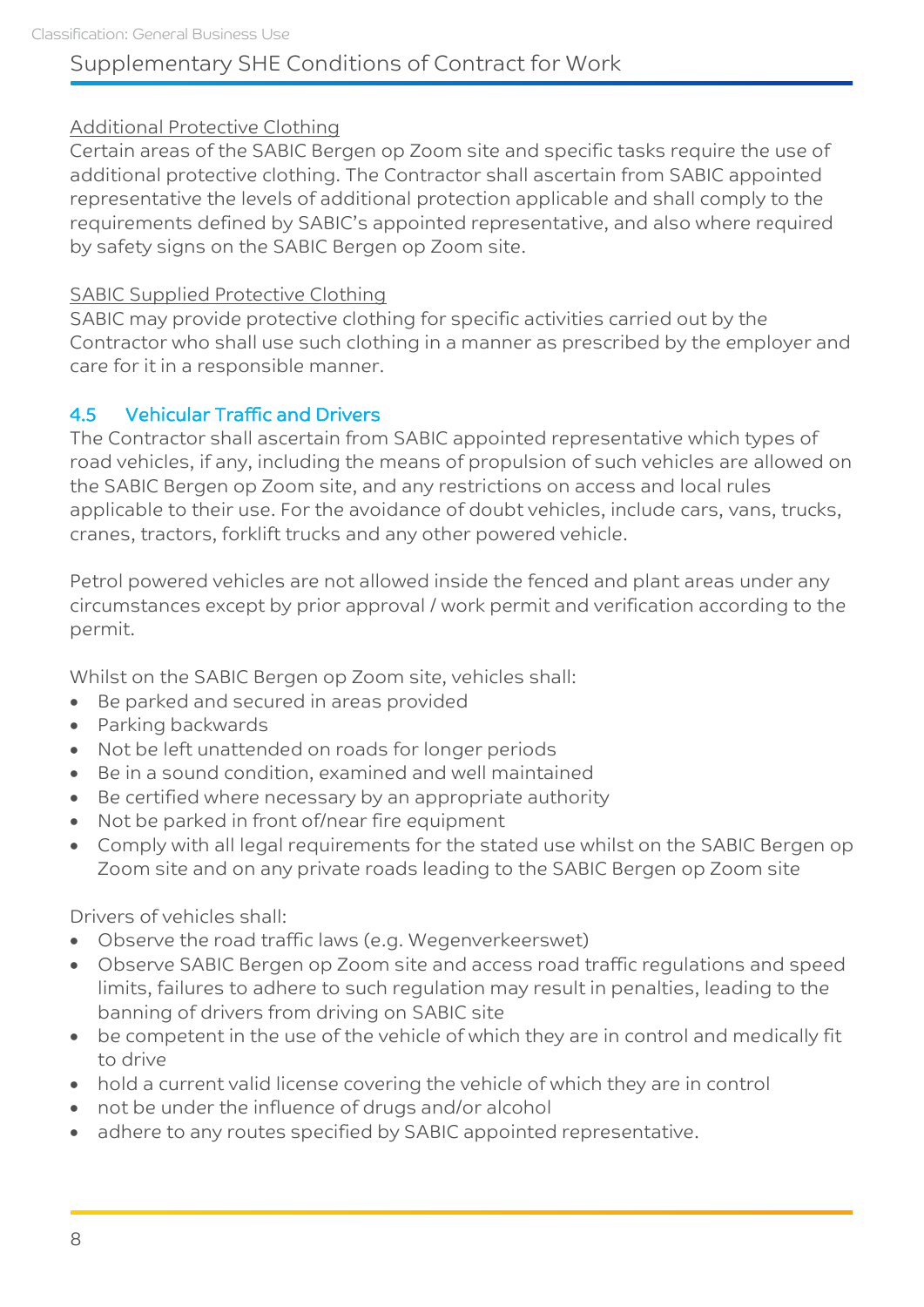The Contractor shall when operating vehicles on the SABIC Bergen op Zoom site or the private roads leading to the SABIC Bergen op Zoom site:

- Provide inspection and examination records of vehicles operated by the Contractor upon the request of personnel authorized by SABIC Bergen op Zoom.
- Ensure that vehicles operated by it are free of excess dirt on the wheels or tracks and that the loads are secure.
- Not obstruct roads or areas required for access without the written authority of SABIC appointed representative.
- Clean any roads contaminated due to its operations at its own expense.

Particular rules will apply to the movement of heavy vehicles, cranes or abnormal loads on the SABIC Bergen op Zoom site and the private roads leading to the SABIC Bergen op Zoom site. The Contractor and SABIC's appointed representative shall agree arrangements for such movements at the earliest opportunity.

### 4.6 Employers buildings and Property

The Contractor's employees shall not interfere with any property of the Employer or the property of any other contractor contracted to the Employer, or enter any building on the SABIC Bergen op Zoom site without the permission of SABIC appointed representative.

#### 4.7 Printed or Written Matter

No notice, advertisement, window bill or other matter, printed or written other than those displayed in the Contractor's own buildings may be posted, placed or distributed in the SABIC Bergen op Zoom site without the permission of SABIC appointed representative.

### 4.8 Visitors

Contractors shall not bring visitors on to the SABIC Bergen op Zoom site without prior permission of SABIC appointed representative and in all cases shall follow the SABIC site visitors' procedures.

### 4.9 Photographs and Filming

Cameras shall not be taken into the SABIC Bergen op Zoom site nor any photographs / film taken of any property of SABIC or part thereof, without SABIC appointed representative's prior consent in writing.

### 4.10 Fence Lines

Fence lines are used to separate or enclose areas where different rules and safety procedures apply. The Contractor shall not break or cross any fence line without the permission of SABIC appointed representative and then only upon conditions laid down by SABIC appointed representative.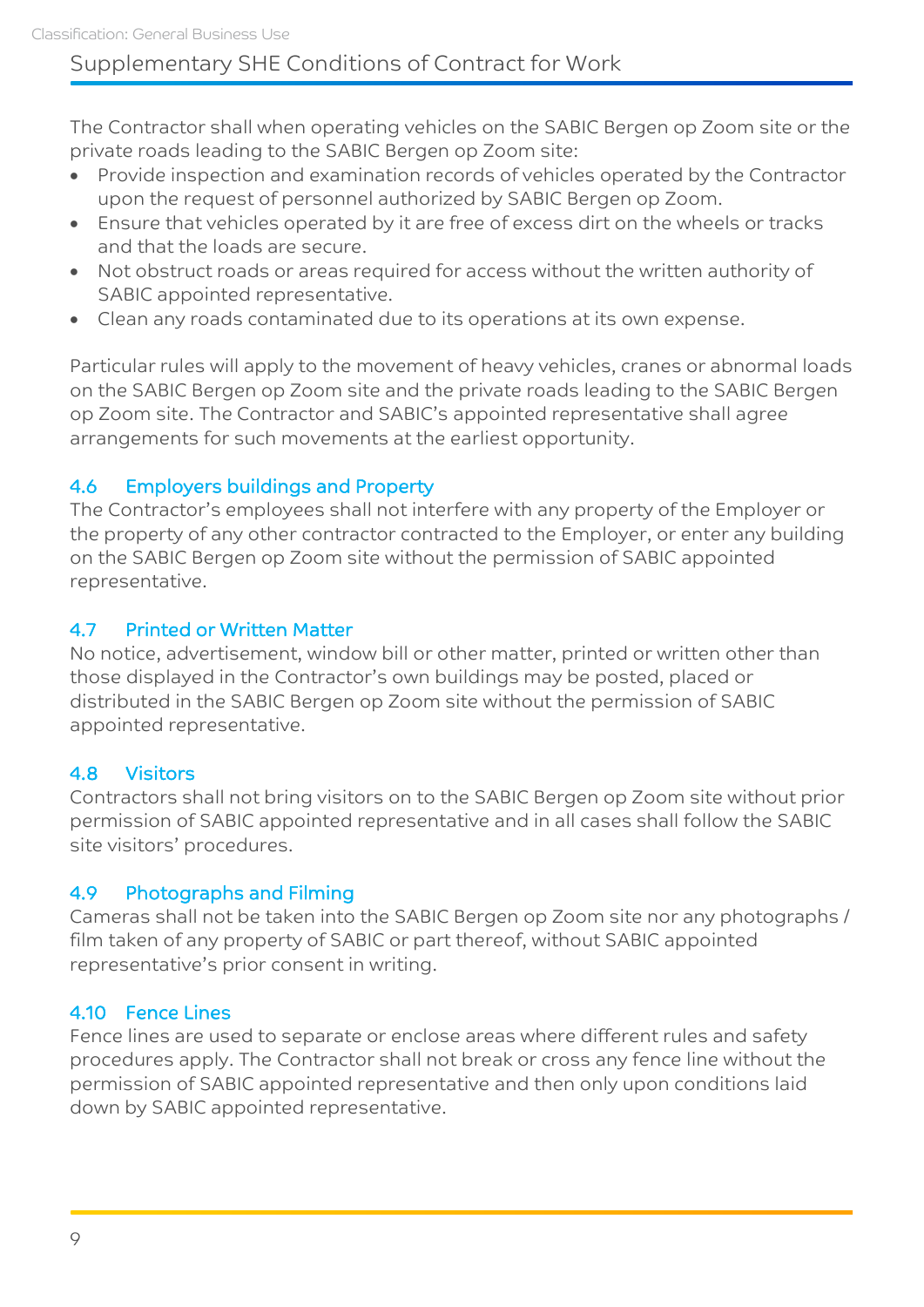### 4.11 Radio Equipment

Radio equipment shall not be operated on the SABIC Bergen op Zoom site without the written permission of SABIC appointed representative.

Only EX Mobile phones are allowed to be taken into the plant areas.

While driving a car ensure to comply with the applicable legislation and additional local applicable rules (e.g. hands free or even no use).

#### 4.12 Alcohol and Drugs

Alcohol and drugs are prohibited to enter and use on the SABIC Bergen op Zoom site. Personnel are not allowed to enter site while under the influence of alcohol and/or drugs.

#### 4.13 Noise

The Contractor shall carry out the Works in a safe manner, which will keep noise levels to a practicable minimum. When high noise levels are thought by the Contractor to be unavoidable, the Contractor shall inform SABIC appointed representative prior to the start of work.

The Contractor shall comply with the SABIC sites rules for protection from noise hazards at all times. These will be as instructed through site and plant safety inductions, local signage or as directed by SABIC appointed representative through SABIC work permits.

#### 4.14 Personal Electrical Appliances

Contractor's employees shall not take personal electrical appliances such as torches, transistor radios or hearing aids into the SABIC plant area's without the permission of SABIC's appointed representative.

#### 4.15 Smoking Area's and Means of Ignition

The possession of any means of ignition is prohibited inside SABIC Bergen op Zoom plant areas; Smoking is not allowed except in specifically designated places situated outside the Site. The Contractor shall ascertain from the Employer any areas where smoking is allowed and shall conform to the Employer's requirements at all times

### 4.16 Fires

No fires shall be lit on the SABIC Bergen op Zoom site under any circumstances.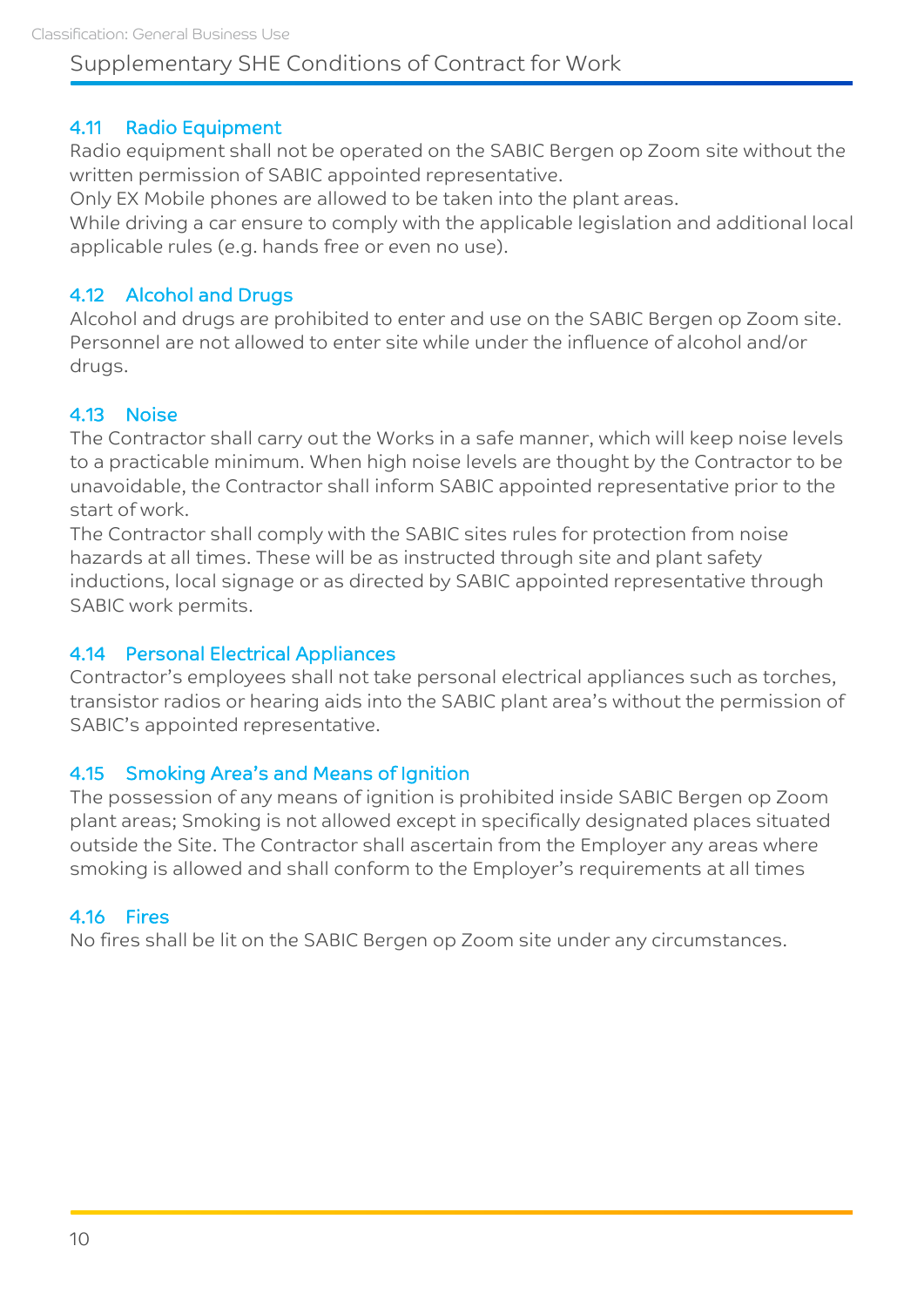# 5. HEALTH, SAFETY AND WELFARE

# 5.1 Safety Policies

In addition to the safety requirements described in the General Conditions of Contract, special attention is drawn to the need for the Contractor to have clearly defined safe systems of working for their activities on the SABIC Bergen op Zoom site and active control of these systems. The Contractor shall submit its current safety policy for approval to SABIC appointed representative prior to the start of any new contract. The systems for control shall then be agreed with SABIC appointed representative prior to commencing work.

The Contractor shall ensure that its work force complies with both the Contractor's own safety policy and with the conditions laid down in the Contract.

#### 5.2 Safety inspections

The Contractor shall co-operate with SABIC appointed representative during safety inspections involving the Employer's management and visiting Safety Officers.

#### 5.3 Behavioral Safety

At the request of SABIC's appointed representative the Contractor shall participate in SABIC's Behavioral Safety Program

#### 5.4 SHE Induction and Permit to Work Arrangements

The Contractor shall ascertain what induction, training and permit to work arrangements are applicable to the Works by reference to SABIC appointed representative and shall conform to these. For clarity on key requirements:

- All contractors undertaking work on SABIC sites will require a full SABIC SHE Induction unless the work is urgent / short duration (less than one day) and the person is accompanied at all times by a SABIC appointed guardian.
- All visitors must undertake the SABIC visitors induction where applicable and be accompanied at all times by a SABIC appointed person when on site.

 All contractors undertaking works on site will require a SABIC Work Control Permit The Contractor shall note that the induction, training and permission to work arrangements will be unique to the SABIC Bergen op Zoom site and may be specific to one area of the SABIC Bergen op Zoom site.

### 5.5 Safety Passport Scheme

Compliance with the Bergen op Zoom entrance procedure is a requirement of entry and a Site SHE induction and access pass will be refused to the Contractor in the event of any non-compliance. For further information on requirements at the time of entry to the site contact the Employers Representative.

The Employer will provide free of charge SHE induction training for the site as a whole, including requirements for individual plants and general site SHE procedures. The Contractor shall allow for the time spent at all this SHE induction training by his personnel within the items contained in the Schedule of Rates.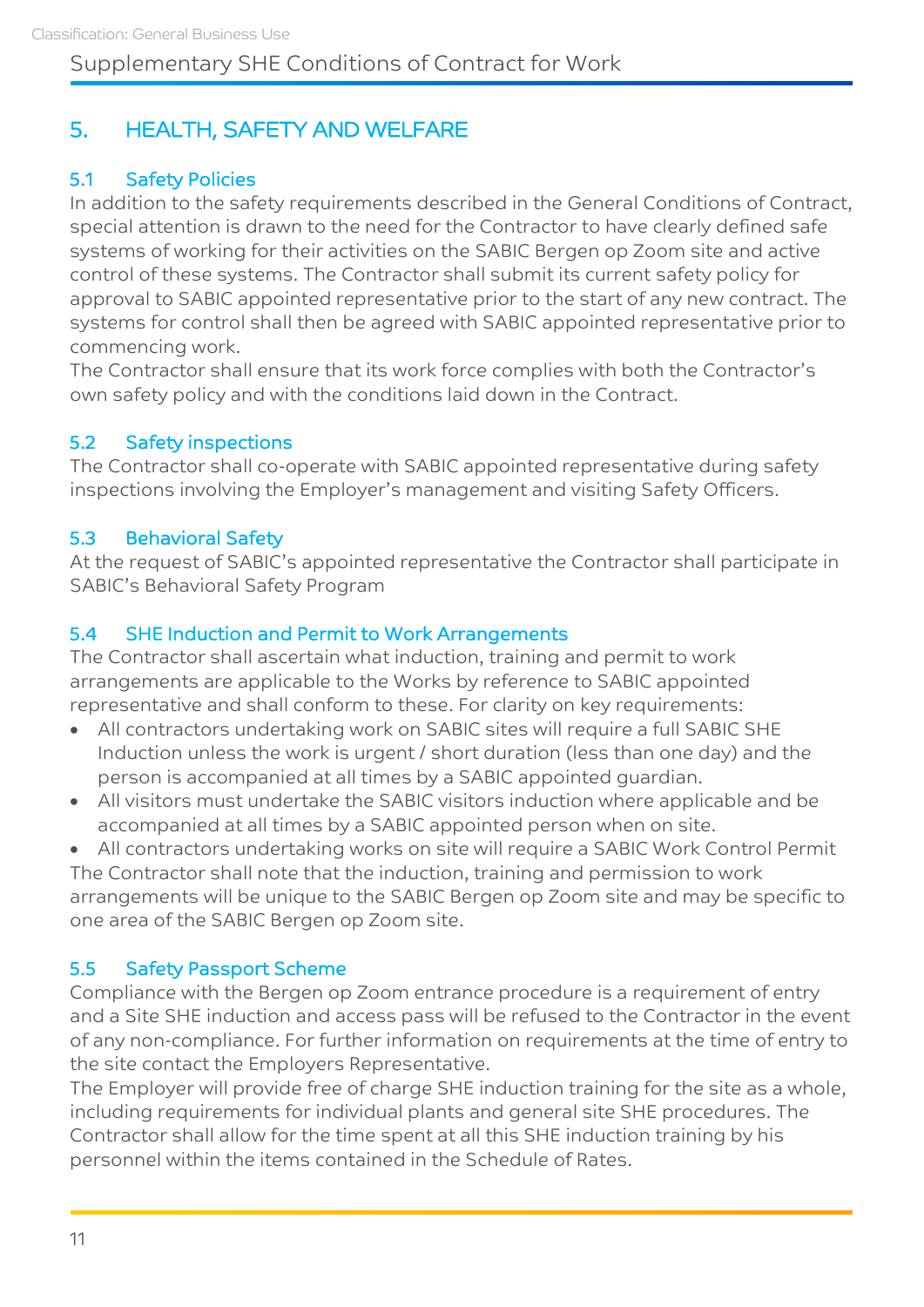### 5.6 Welfare Facilities

Unless specifically agreed to the contrary and recorded in the Contract the Contractor shall be responsible for the provision of its own welfare facilities which it shall keep clean and tidy to the satisfaction of SABIC appointed representative.

These facilities shall conform to current statutory regulations and the Employer's standards.

#### 5.7 Provision of Safety Equipment /PPE

The Contractor shall provide its employees with and train them in the use of the appropriate safety equipment and PPE necessary to complete the Works. The Contractor shall further make arrangements to maintain safety equipment and PPE in good condition, and to guard against its misuse.

All safety equipment and PPE shall conform at all times to current regulations and standards.

#### 5.8 Accident and Concern Reporting

The Contractor shall immediately inform SABIC appointed representative of any injury, incident or dangerous occurrence on the SABIC Bergen op Zoom site involving its employees, and shall cooperate with the Employer in any enquiry or other action taken to prevent a recurrence of the event.

All incidents related to Contractor and their employees occurring at the SABIC premises shall be reported, recorded and investigated in accordance with SABIC requirements (OMS 318 / SHEM-10). Incidents related to work for SABIC by Contractor and their employees occurring outside the SABIC premises should be reported and investigated based on the severity of the incident.

#### 5.9 Safety Training

The Contractor will ensure that its employees are suitably trained and fit for the work being undertaken. The Contractors shall hold regular Safety 'Toolbox Talks with their employees (ensure participation in SABIC's LMRA (Last Minute Risk Assessment) at least daily per job, organize weekly SHE meeting) and include any additional safety information as provided by the employer on a periodic basis.

#### 5.10 Safety Records

Regulations require the Contractor to keep certain records relating to inspections, the safety of working, scaffolding and to appoint competent persons, safety supervisors, etc. Such records shall upon request be made available for inspection by SABIC appointed representative.

#### 5.11 Hazardous Substances

No hazardous substances or chemicals shall be brought onto the SABIC Bergen op Zoom site without the permission of SABIC appointed representative.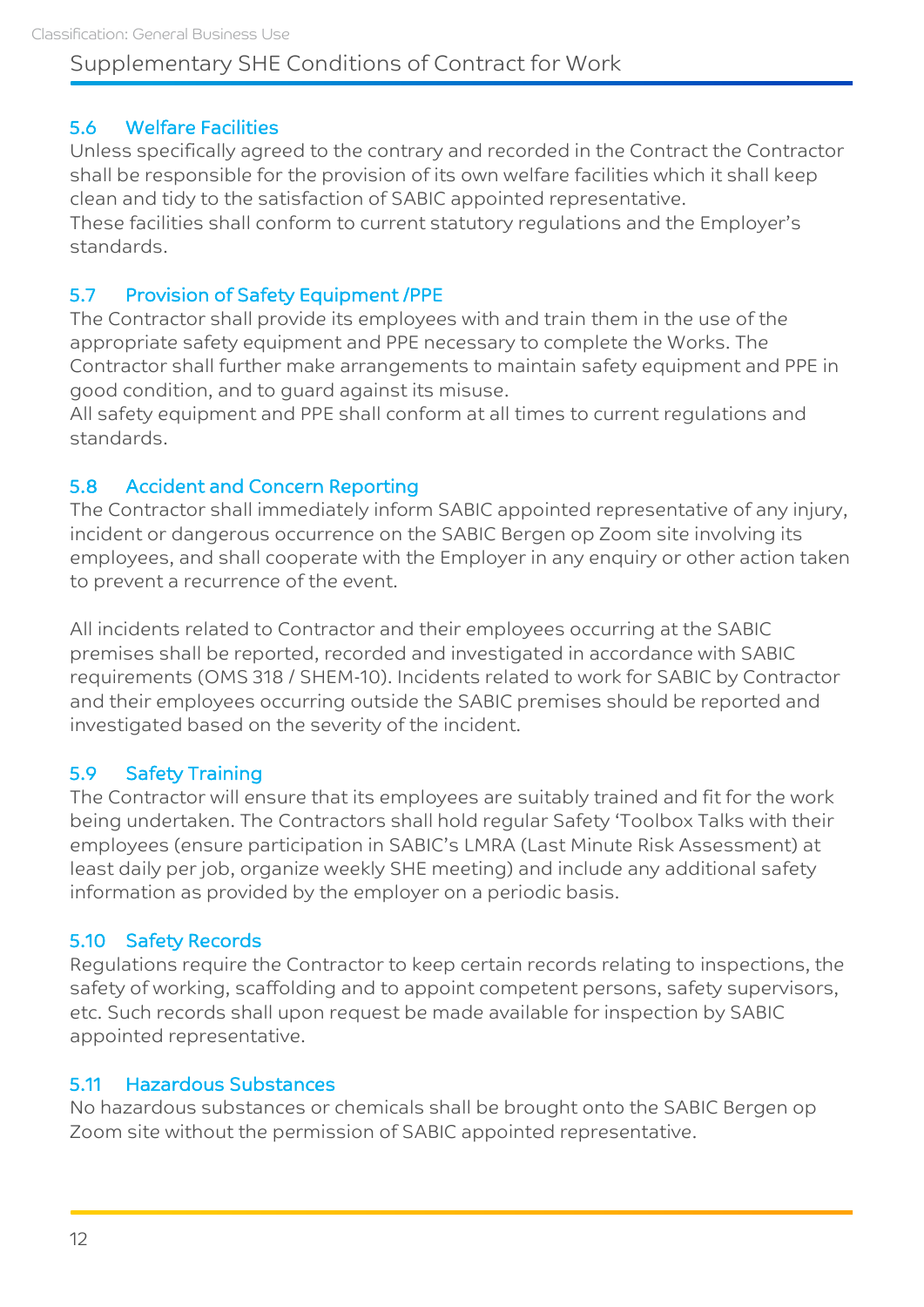The Contractor shall ensure that all safety precautions are identified and compiled with in accordance with current regulations and Employer's requirements, when handling and storing dangerous chemicals and materials on the SABIC Bergen op Zoom site.

### 5.12 Emergency Procedures

- The Contractor will be provided with information on the emergency procedures from SABIC appointed representative.
- The Contractor's employees shall comply to the emergency procedures at all times including any information as captured in local safety signage including information provided through messages on plant areas.
- The Contractor shall ensure that its employees know how to alarm the ambulance; fire and rescue services on the SABIC Bergen op Zoom site and be able direct it to the scene of any incident.
- The SABIC Bergen op Zoom site will have emergency services available; however, the Contractor shall understand that such emergency services are provided as a back up to the Contractor's own arrangements.
- The Contractor shall ascertain the extent to which the Employer's emergency services may be provided by reference to SABIC appointed representative. SABIC is always leading in any emergency response.
- The Contractor shall make provision for first aid for its employees in accordance with current regulations. Untrained persons shall not be allowed to attempt rescue or other emergency response.

### 5.13 Fire Prevention and Fire Fighting Equipment

The Contractor shall satisfy SABIC appointed representative that adequate precautions are taken against fire in any building, temporary facility or work areas present on SABIC Bergen op Zoom site for which he has been granted management control. This will include the provision of any required firefighting equipment.

### 5.14 Safety Notices

The Contractor shall ensure that its employees are familiar with and comply with SABIC's house style safety notices.

### 5.15 Safety Representative

The Contractor shall appoint and individual to be responsible for SHE matters on site. Depending on the size of the task this may be full-time, part-time, visiting or combined with other roles.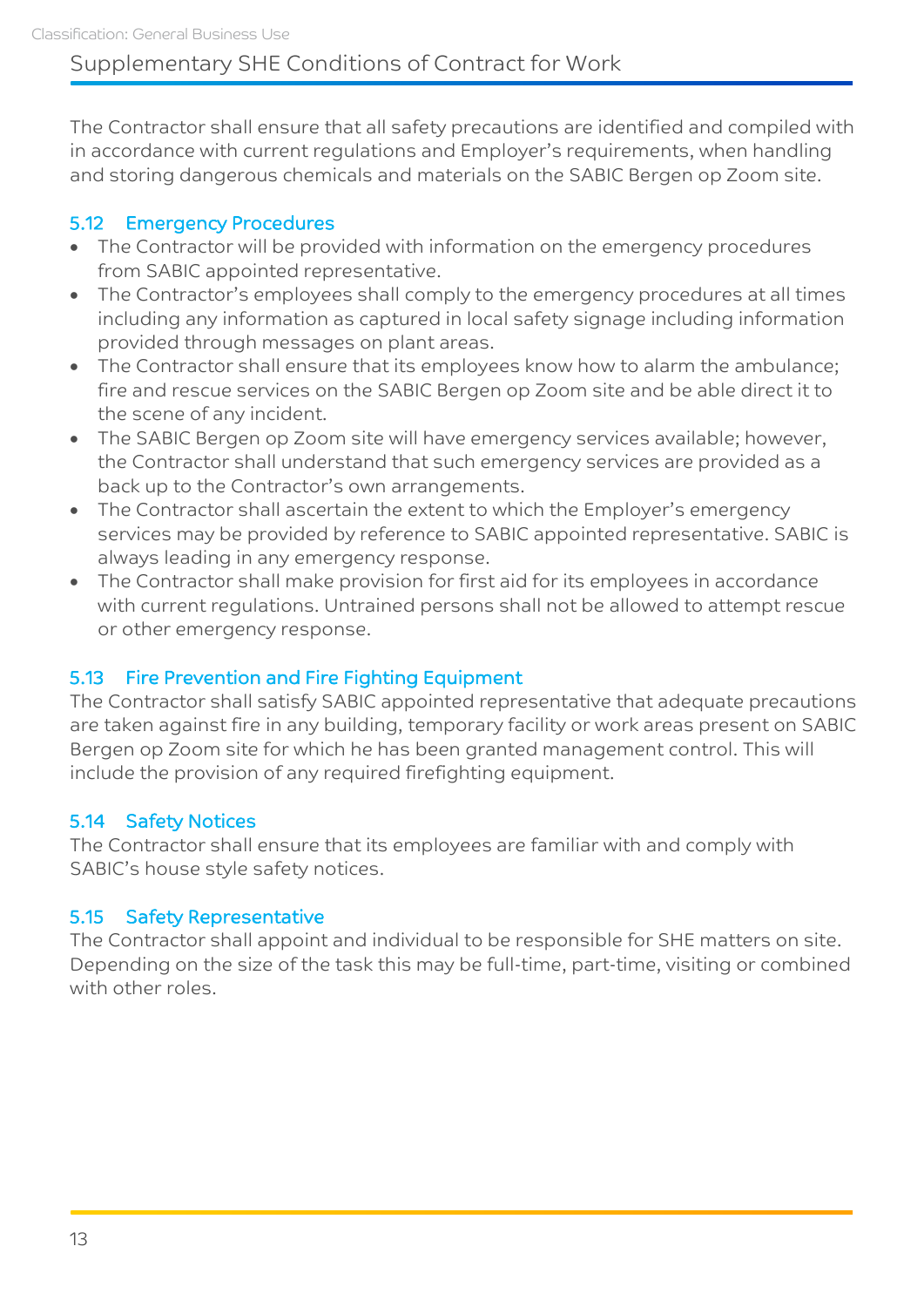# 6. PERMITS TO WORK

After receiving general written permission to proceed with the Works, no activity may be undertaken without first ascertaining from SABIC's appointed representative if a work control permit is required. Unless otherwise agreed by SABICs appointed representative formal SABIC Work Control Permits are required for all contractor work so if in any doubt the Contractor shall not proceed with any work without such an applicable permit.

The Contractor shall ascertain from SABIC's appointed representative what SABIC SHE procedures apply with regard to work control permits and shall conform to the procedures at all times.

The Contractor shall not undertake such activities without ensuring that they have the relevant permits from SABIC appointed representative.

Information on SABIC Permit Systems is provided as part of SABIC SHE Induction requirements prior to entry.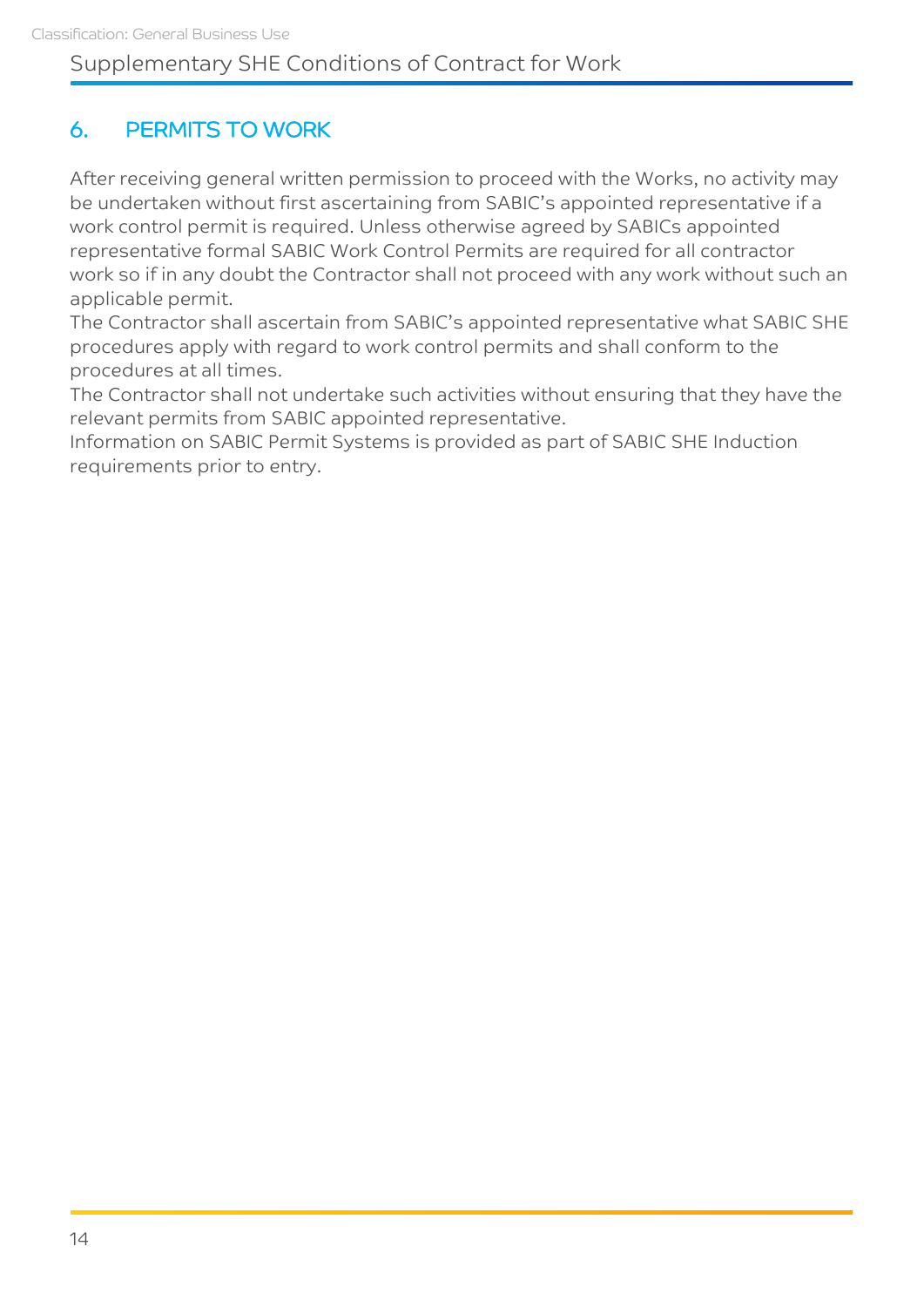# 7. EMPLOYEE MATTERS

### 7.1 Competence to work

The Contractor shall ensure that its employees and any agreed subcontractors are competent and if necessary certified to undertake their work.

#### 7.2 Fitness to work

All Contractors' employees on the SABIC Bergen op Zoom site shall be fit for work. If a Contractor's employee is considered unfit, for work by SABIC's appointed representative the Contractor shall remove the said employee from the SABIC Bergen op Zoom site and no liability shall attach to the Employer.

#### 7. 3 Infectious or Contagious Disease

The Contractor shall inform SABICs appointed representative of any Contractor's employee on the SABIC Bergen op Zoom site who is suffering from, or has been in contact with any infectious or contagious disease; such an employee may only return to work with the approval of the Contractor and the Employer certificate of good health from a medical practitioner.

### 7. 4 Employment of others Employees

The Contractor shall not:

- Employ any person on or in connection with the Works who at the time is an employee of SABIC
- Employ any foreign person without a valid work permit

### 7.5 Behavior on the SABIC site

- Whilst on the SABIC Bergen op Zoom Site, Contractor's employees shall behave in a responsible manner and not indulge in actions that could endanger themselves or others.
- The Contractor's employees shall not conduct any form of business or work on the SABIC Bergen op Zoom Site other than that associated with contracted work for the Employer.
- The Contractor's employees shall not initiate or participate in collections, other than those within the Contractor's employee group.
- Contractor's employees shall not bring any intoxicating liquor or drugs onto the SABIC Bergen op Zoom site, or accept them from any person upon the SABIC Bergen op Zoom site.
- Contractor's employees shall not make or take bets, or engage in any other form of gambling while on the SABIC Bergen op Zoom site.

### 7.6 Regulatory Visits

The contractor shall inform the SABIC representative of any potential visits to SABIC sites from inspectors from the regulatory bodies well in advance of the visit. Where the visit is discretionary, permission shall be sought from the SABIC representative beforehand.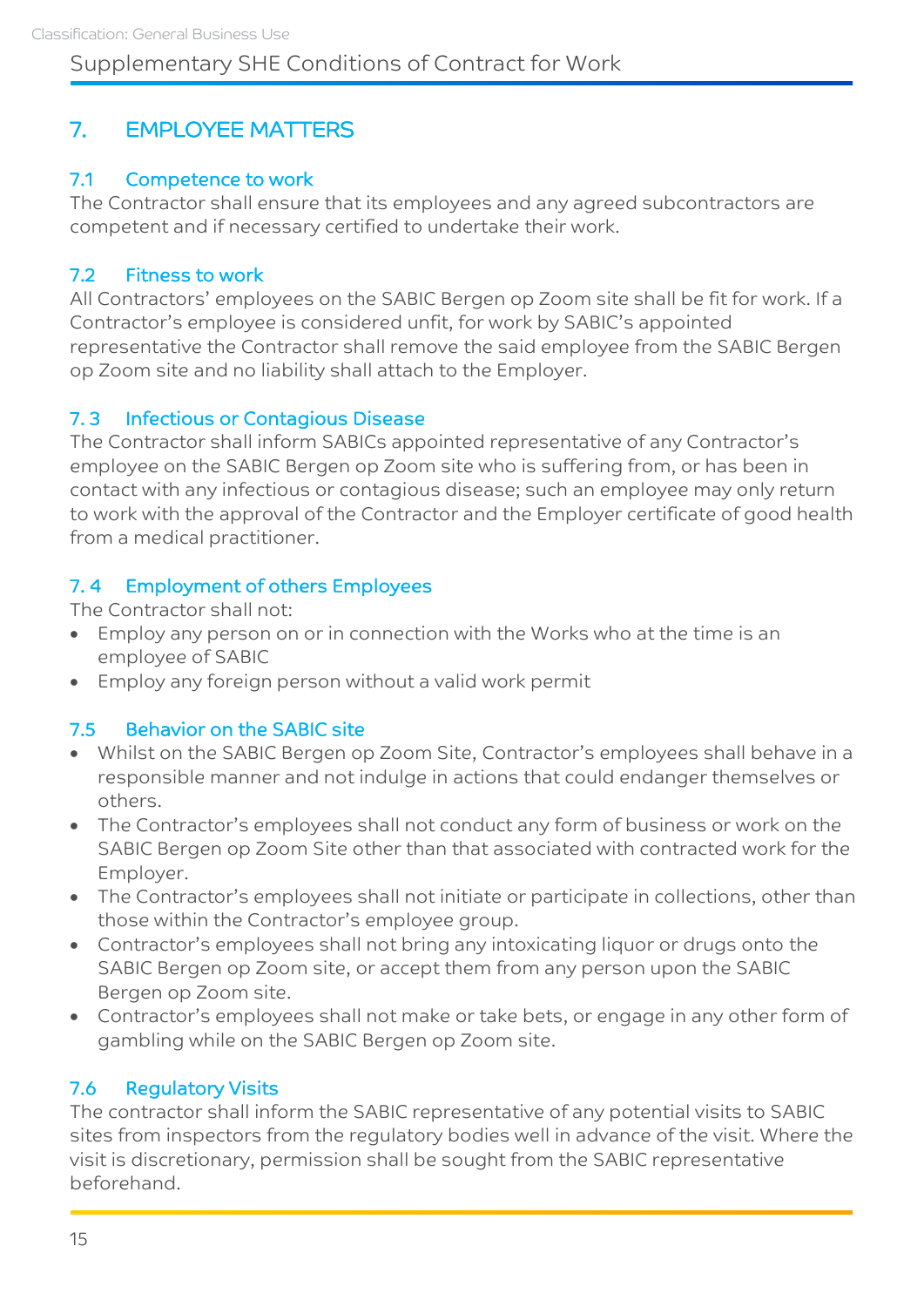# 8. ADMINISTRATION

### 8.1 Material Delivery

The Contractor shall ascertain from SABIC appointed representative, the arrangements for the delivery of materials.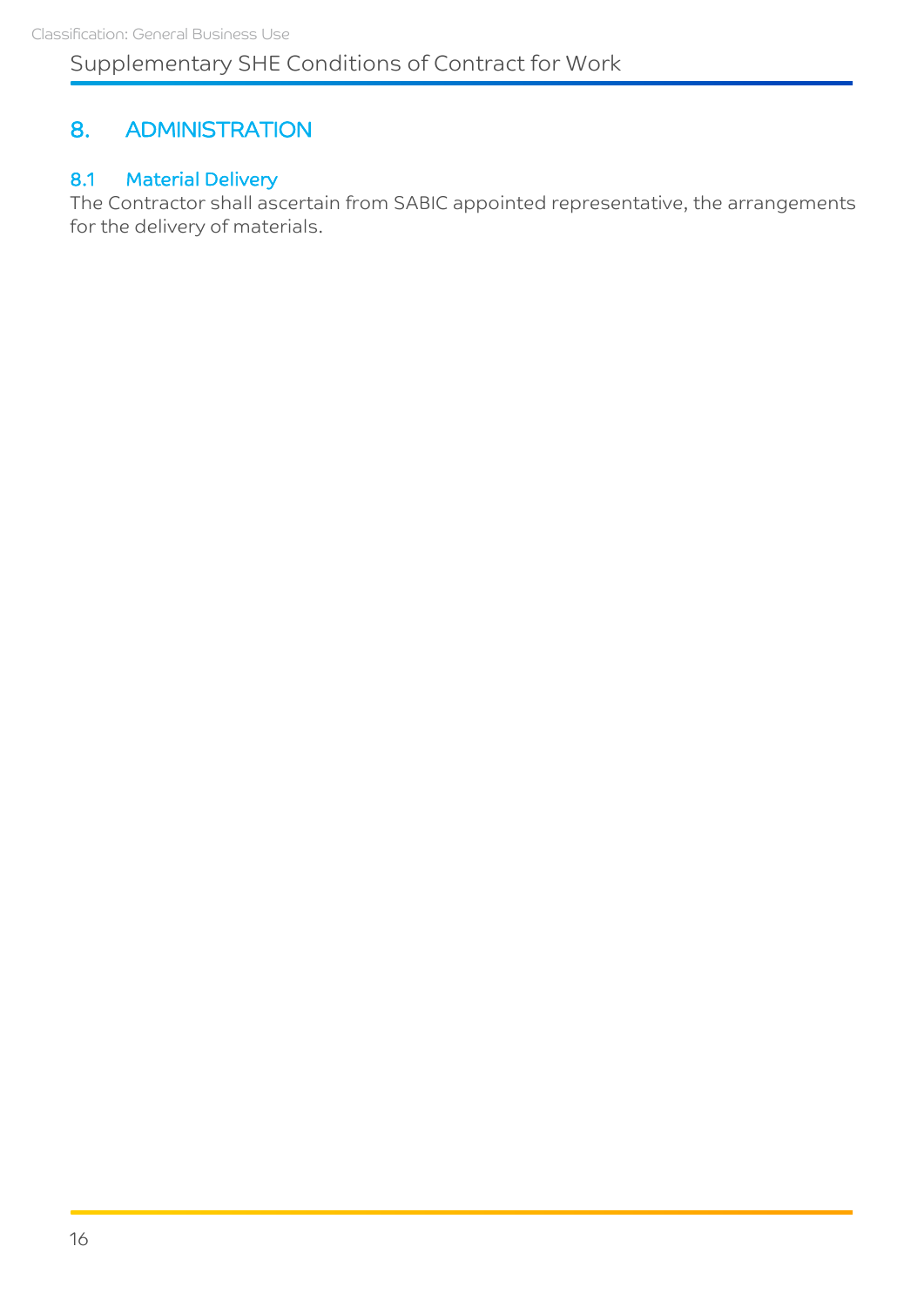# 9. SITE ESTABLISHMENT AND HOUSEKEEPING

# 9.1 Temporary Buildings

The Contractor shall not erect any huts, offices or temporary buildings upon the SABIC Bergen op Zoom site without first obtaining permission from SABIC appointed representative.

All Contractors' temporary buildings shall comply in all respects to the particular requirements for the SABIC Bergen op Zoom site as well as regulatory requirements.

### 9.2 Disposal of Waste & Recycling

- The Contractor shall ascertain from SABIC appointed representative to what extent the Contractor shall be responsible for at it its own cost for the safe collection, containment and disposal of all waste from its work areas, offices, huts and workshops.
- The contractor will be expected to have disposal / recycling arrangements in place consistent with SABIC and regulatory requirements
- The Contractor shall maintain a high standard of good housekeeping and cleanliness at all times in those areas and/or buildings in which it is working or has access to.
- All wastes and recyclable materials shall be removed to defined temporary storage areas by agreement with the SABIC representative; dumping waste or burning of any waste on SABIC site is strictly forbidden.
- The disposal of all wastes (including hazardous wastes such s asbestos) shall be carried out in accordance with SABIC Site procedures as well as all relevant statutory and local authority regulations. Typically, all waste disposals from SABIC site will require the formal approval and permission of SABIC before consignment. All waste disposal procedures operated by Contractors on SABIC site shall be subject to prior agreement from SABIC appointed representative.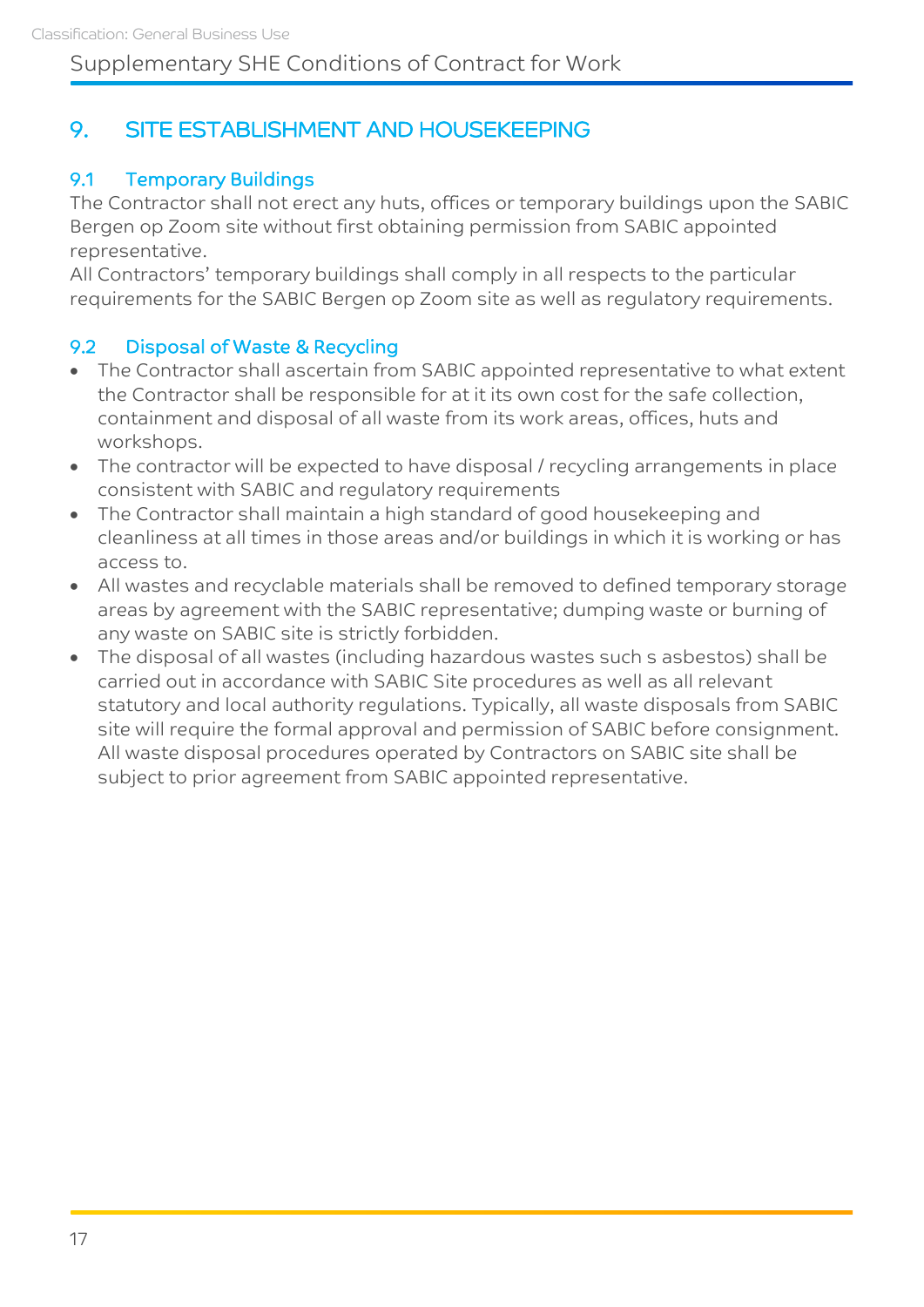# 10. REQUIREMENTS FOR SPECIFIC ACTIVITIES AND PLANT

### 10.1 Specifications and forms

The following Employer's specifications shall apply if appropriate and be complied with by the Contractor:

• Return of Contractor Labor term sheets including name and working hours

Provide evidence of compliance to:

- Installed Contractors Safety, Health and Environmental requirements;
- Contractor's Temporary Electrical Installations and Use requirements;
- Movement of Contractor's Heavy Mobile Cranes, Heavy Vehicles and Abnormal Loads requirements.

Accident Reporting required from Contractors on the SABIC Bergen op Zoom Site Copies are available from SABIC's appointed representative on request.

#### 10.2 Work Adjacent to Employer's Property

When a Contractor is required to work close to any Employer's property such as equipment, a pipeline or a cable, the Contractor should ascertain by reference to SABIC appointed representative, what precautions need to be taken to protect its work and Employer's such property from interaction.

#### 10.3 Electrical Installations and Equipment

Electrical installations and equipment used by the Contractor shall be in accordance with the requirements of the SABIC Bergen op Zoom site Rules and Procedures. The Contractor shall ascertain from SABIC's appointed representative what standards are applicable prior to bringing any equipment onto site and shall comply with the same at all times.

#### 10.4 Entry into Vessels / Confined spaces

SABIC have strict rules on confined spaces entry and have definitions of a confined space which may not be immediately obvious to all. A Contractor's employee shall enter no vessel, tank, manhole, drain, pit, pipeline culvert, vessel skirt or other confined space without the written consent of SABIC appointed representative, who will define the conditions of entry.

PLEASE NOTE – the SABIC definition of entry into a confined space includes head and shoulder 'look 'entries.

#### 10.5 Ionizing Regulations

No radioactive substance or X-ray equipment shall be brought on to the SABIC Bergen op Zoom Site until written permission and instructions regarding the use of such materials have been obtained from SABIC appointed representative. The Contractor shall have specific procedures for handling ionizing radiations, which will include the names of its radiation protection supervisors and radiation protection advisor.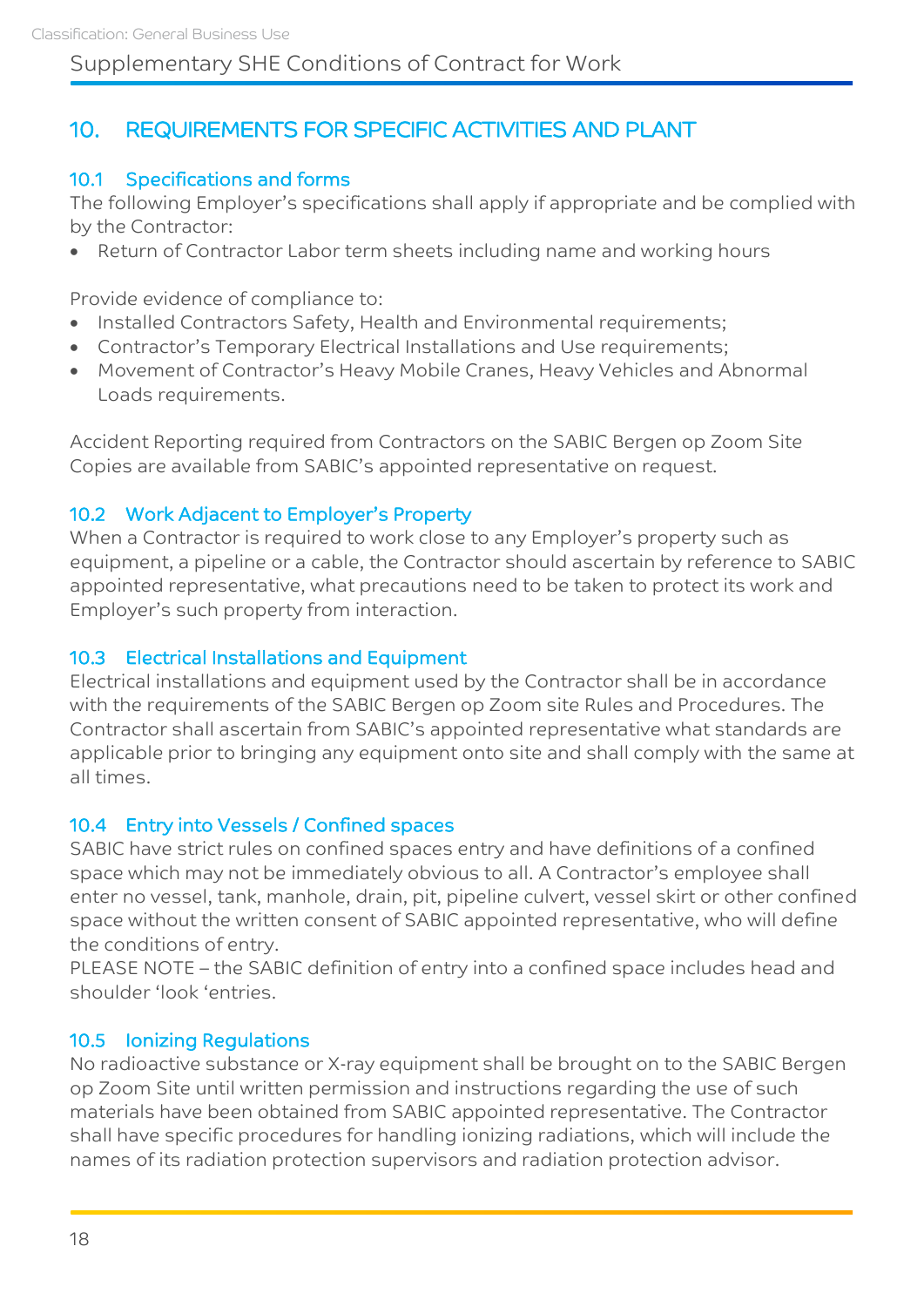### 10.6 Braking ground / Excavations

No excavation or driving of post or piles shall be started without the written permission of SABIC appointed representative who will inform the Contractor of the position of any known buried pipes or cables. The Contractor shall obey any special precautions such as hand digging which SABIC appointed representative may require as part of SABIC permits for the works.

Some excavations of a certain depth size and shape may require controlled entry under SABIC confined space rules; if in doubt consult your SABIC representative.

### 10.7 Cartridge Operated Tools

The Contractor shall not bring on to the SABIC Bergen op Zoom site any cartridge operated tools or cartridges (tools making use of explosive charge for driving fixing devices into a base material like concrete) without first obtaining the written consent of SABIC appointed representative.

#### 10.8 Work on Roofs

The Contractor shall not have right of access to any existing roof without the consent of SABIC appointed representative and then only under the conditions laid down by SABIC appointed representative following SABIC site procedures.

#### 10.9 Access and Scaffolding

- SABIC have strict The Contractor shall ensure that safe access and egress exists for all of his site work.
- On SABIC Bergen op Zoom site the Contractor should ascertain from SABIC appointed representative whether or not any restrictions are applicable to its work (e.g. use of aluminum alloy or other systems).
- Erection of scaffolding must follow regulatory standards and SABIC rules for safe erection and working at height.
- Statutory records of scaffolding inspections shall be held on the SABIC Bergen op Zoom site.
- Work at Height on SABIC sites follows a strict protocol with use of permanent or temporary work platforms being the first principle.

PLEASE NOTE - Work from unrestricted/unrestrained ladders is not allowed on site

### 10.10 Barriers

Barriers shall be in accordance with the requirements of the SABIC Bergen op Zoom site rules and procedures. When barriers are required to protect the Employer's personnel, property or roads and passages from vehicles, the Contractor when providing such barriers, shall ensure that they are adequate for the purpose, shall provide lighting and supervision if necessary, and shall maintain such barriers and lighting in good order. Barriers should bear a notice stating their purpose.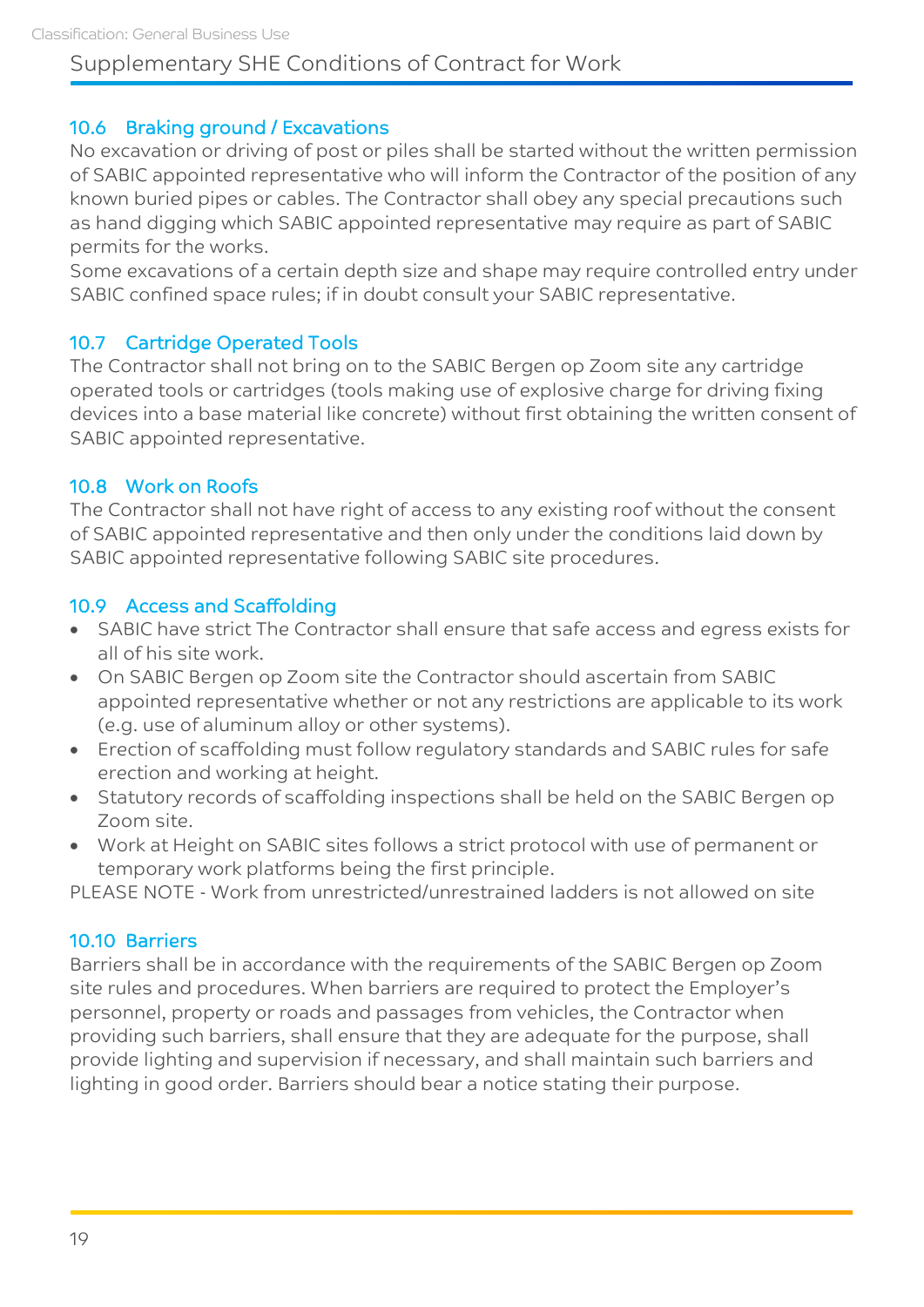Any barriers required to protect personnel from falls into created opening at grade level or above shall follow SABIC site rules, the creation of an opening including the erection of the barriers is subject to SABIC permit approvals prior to the creation of any opening, if in doubt consult your SABIC representative.

PLEASE NOTE – All barriers erected to prevent falls of people must be physical solid frames and be so constructed as to be capable of taking the weight of someone falling against it.

### 10.11 Overhead Cranes

Where a Contractor is required to work on or near overhead cranes or their tracks, it shall not start that work until it has received the written permission of SABIC appointed representative.

#### 10.12 Law and Regulations

Before starting any construction or demolition work which is notifiable work to regulators, the Contractor shall inform SABIC appointed representative to agree who will be appointed into the relevant roles for this work.

#### 10.13 Dropping Materials

No tools, materials or waste shall be dropped from heights unless it employs a safe method, which has been approved by the SABIC representative.

#### 10.14 Hot Work

Before commencing any burning, welding or work involving extreme heat or naked flames, the Contractor shall ascertain whether any restrictions on hot working apply. When carrying out such work the Contractor shall comply with all defined, controls and restrictions identified within the permits.

#### 10.15 Hazardous Materials

No hazardous materials shall be brought on to the SABIC Bergen op Zoom site without first informing SABIC appointed representative in advance of the intention and having an agreed procedure for safe handling and storage of the materials.

#### 10.16 Fiber Ropes

Only officially, certified fiber ropes in good condition are allowed for hoisting.

#### 10.17 Welding / Burning Equipment

Approved flashback arrestors to the appropriate (EN/NEN) Specification shall be fitted to all gas welding and burning apparatus.

For all hot work, the Contractor shall provide appropriate fire extinguishers as required by relevant permits to work. Fire blanket materials required for tenting and screening of hot work tasks shall meet the SABIC Site standards, if in doubt consult with your SABIC representative.